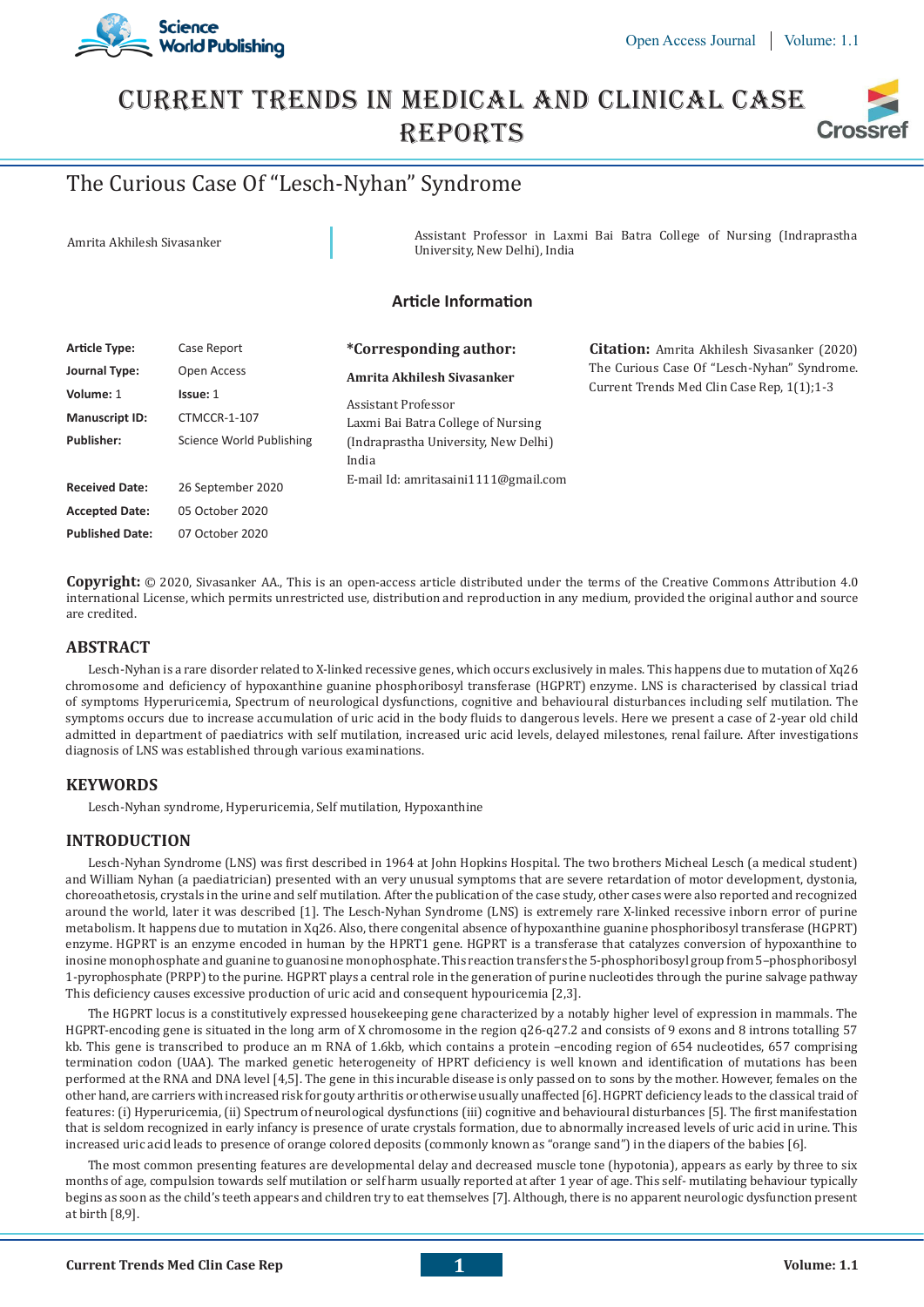**Science World Publishing** 

This behaviour continues with partial or total destruction of perioral tissue, especially the lower lip. Amputation of fingers, toes and tongue which may be partial or complete is very much common. The patients diagnosed with this syndrome may stab themselves in eyes with sharp objects [9].

The prognosis for LNS is very poor. Many patients die in their teens and those who reaches to twenties are often fragile. Most of the LNS sufferers are susceptible for infection and may die from kidney infections. According to the recent studies respiratory failures plays a major part with sudden death in certain cases. Although there are rare cases reported in India, but it is approximately 1 in 380,000 live births in Canada and 1:100000 to 1:300000 in world literature [10].

There are others diseases that involves self-mutilation like destructive behaviour pattern in cornelia de Lange Syndrome, tourette syndrome, Prader-Willi syndrome, Smith-Magenis syndrome, Fragile X syndrome, autonomic neuropathy type IV, can be confused with differential diagnosis [11].

The report presented below is of two- year old child diagnosed with Lesch- Nyhan Syndrome.

#### **CASE REPORT**

A two year old male child born  $2<sup>nd</sup>$  degree consanguineously married couple was presented in Department of Paediatrics, for dysmorphism, self mutilating behaviour, delayed milestones, self engrossed and irritable behaviour. After recording the history from the parents, it was revealed that the child was born to the parents after normal vaginal delivery (37 weeks) induced due to preeclampsia and fever. The birth weight of the baby was 3.070 kgs with all the health parameters normal. There was no history of any metabolic or blood disorder. There is no known history of mental retardation, arthritis, asthma, atopy, psychiatric illness or any self- mutilating behaviour in the family.

The child was well during postnatal period with good muscle activities, good feeding, having bowel and bladder movements normal, other vitals were stable. On day 2<sup>nd</sup> of birth the baby was presented with yellowish discoloration of the eyes and face, a single surface phototherapy was given for one day and baby was discharged. There was an increase in Serum Bilirubin level 319 mg/dl, 232 mg/ dl. After one week there was brief episode of shakiness for 2 seconds several times while changing the diaper of the baby with increase in Serum Creatinine which was 102 mg/dl (D1), 108 mg/dl (D2), 86 mg/dl (D3) and again 91 mg/dl (D4).

Abdominal ultrasound was ordered but it was unremarkable. Child was normal upto 3 months of age then started having regression of milestones. At 5 months old, he had weight 8 kg, height 69.8 cm and occipito-frontal circumference 39.5 cms. He was not appropriate for age and showed stereotyped behaviour. He was able to make eye contact, babble, follows objects, hypotonic movements of the limbs were present but the child was not interested in surroundings and restless. He has subtle dysmorphic features accompanied with fisting, decreased muscle tone including delayed motor milestones. He could not control his neck properly and not able to sit without support. However, his hearing and vision were normal, he could not respond to verbal commands effectively. Further the child has abnormality of renal medulla, brisk reflexes, central hyptonia, depressed nasal bridge, developmental regression, hyperuricosuria, macrotia, motor delay, nephrocalcinosis, and a history of prolonged neonatal jaundice.

Results of Whole Exome Sequencing (WES) done at 1 year showed that the child has a hemizygous likely pathogenic variant that was identified in the HGPRT1 gene and probable diagnosis of X-linked recessive Lesch-Nyhan Syndrome. At 2 year the child shows self injurious behaviour with self mutilation and hyperurimia. The level of AST (aspirate Transaminase) was 50 IU/L (ref. 3-37IU/L), Serum Uric Acid level 519 umol/L (ref. 113-321umol/L), Serum Creatinine level 38 umol/L (ref. 21-36 umol/L), Potassium level 4.90 mmol/L (ref. 3.3-4.6 mmol/L), Triglycerides level 1.24 mmol/L (ref. 0.1-0.8 mmol/L). Although, the complete blood count, Biochemical profile, Metabolic screening, Karyotype and Brain MRI results were normal.

On examination, there were wounds presented in the fingertips, perioral region. There were signs of tongue bite, lips bite, nail scratching around the nasal area.

Initially LNS was not considered as the differential diagnosis, as it is a very rare disease. Global developmental delay, cerebral hypotonia with suspected case of Genetic syndrome was put as a diagnosis. However, the Serum Uric Acid level was found out to be of 8.2 mg/ dl with the striking features of mental, neurological and physical retardation and self mutilating behaviour helped in reaching for the correct diagnosis. After consultation with department of Genetics, a study was carried out and molecular diagnosis of Lesch-Nyhan Syndrome by Gene sequencing. The study confirmed the diagnosis of Lesch-Nyhan Syndrome due to mutation in the HPRT gene in the child and also revealed the carrier state of the mother.

Subsequently, the condition was controlled with oral allopurinol for increasing serum uric acid level. He was advised for occupational therapy and physiotherapy. For self mutilating behaviour mouth guard was decided and removal of teeths planned in case of severity. He is currently taking treatment for confirmed LNS which is followed by Departments of Rehabilitation, Genetics, Neurology, Medicine, Nephrology and Odontology.

## **DISCUSSION**

The diagnosis of Lesch- Nyhan syndrome is based on HGPRT enzyme activity measured in live cells, psychomotor delay, molecular tests, clinical and biochemical findings. The MRI may not be efficient in diagnosis of LNS as most results are normal [12]. Torres and Puig have proposed a classification system into four groups depending upon clinical, biochemical, enzymatic and molecular analysis (Table 1) [13].

**Table 1:** Classification of HGPRT deficiency based on clinical, biochemical, enzymatic and molecular data.

|                             | <b>Partial Deficiency</b><br>(Kelly-Seegmiller<br><b>Syndrome</b> ) |                                                 | <b>Lesch-Nyhan</b><br><b>Syndrome</b> |         |
|-----------------------------|---------------------------------------------------------------------|-------------------------------------------------|---------------------------------------|---------|
|                             | <b>Grade 1</b>                                                      | <b>Grade 2</b>                                  | Grade 3                               | Grade 4 |
| <b>HGPRT</b><br>hemolysate  | $(+)$                                                               | $\left( \begin{array}{c} - \end{array} \right)$ | $(-)$                                 | $(\_$   |
| <b>HGPRT</b><br>erythrocyte | $(+)$                                                               | $(+)$                                           | $(\_$                                 |         |
| Size of protein<br>altered  | (                                                                   | $\left( \begin{array}{c} - \end{array} \right)$ | $(-)$                                 | $(\pm)$ |
| Self-mutilation             | $(-)$                                                               | $(\_$                                           | $(\_$                                 | $(+)$   |

(+) Present or detectable, (₋) absent or undetectable, (±) May be present or not, HGPRT: Hypoxanthine guanine phosphoribosyl transferase

Prenatal diagnosis of LNS can be performed with amniotic cells obtained by amniocentesis at about 15-18 weeks of gestation or chorionic villus biopsy obtained at about 10-12 weeks gestation [13,14].

The physicians should be careful while accepting the conclusion because most patients who have hyperuricemia (uric acid level, usually 9-12 mg/dl) suffers from LNS but sometimes it can be presented with only hyperuricosuria (uric acid excretion) and no hyperuricemia. Therefore, in a child with delayed development may be checked with uric acid in urine along with the serum. This may be sign of LNS. The sample may be collected by 24 hour or on spot urine to detect hyperuricosuria. However, there may be inaccuracies in the interpretation as the microorganisms present in the urine consumes purines, including uric acid in 24 hour urine sample. So, a spot urine sample may be more convenient to collect and analyze for correct uric acid/ creatinine ratio. The reference range in normal children is <1 mg as compared to 3-4 mg of creatinine in patients with LNS. In literature review, the finding of serum uric acid level >4-5 mg/dl and